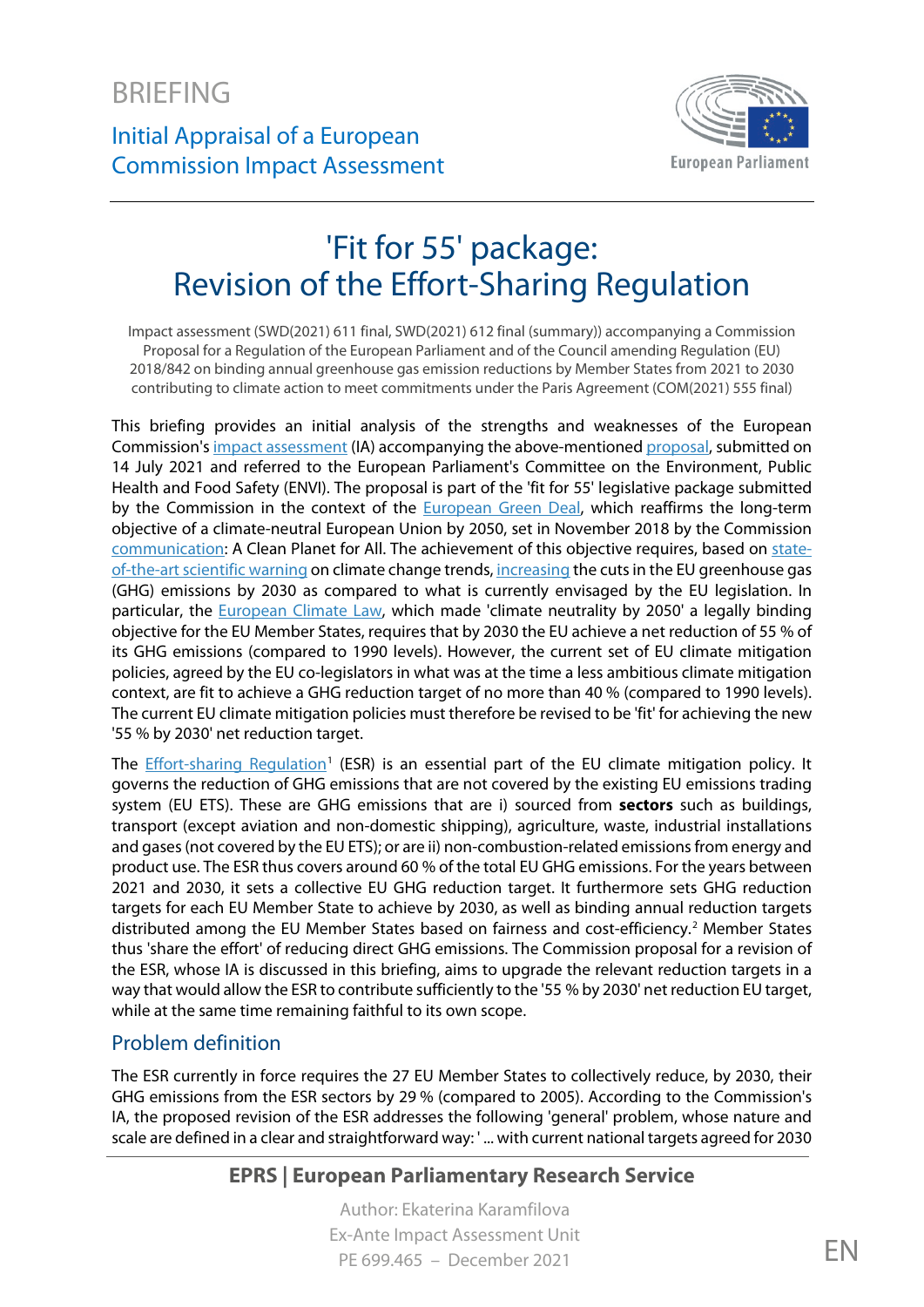(a EU-27 reduction of 29 %[3](#page-7-2) compared to 2005) and existing and planned policies, **GHG emissions in ESR sectors** are **not** expected to **sufficiently decrease** by 2030 to achieve the contribution of these sectors to the new overall EU target of at least 55 %' (p. 14, IA). Furthermore, the problem definition is supported with a projection – the so-called  $EU$  Reference Scenario 2020<sup>[4](#page-7-3)</sup> – which convincingly shows that even if the current ESR (and related policies) are to be fully implemented by all Member States and the 29 % reduction target is to be achieved (or even over-achieved) by 2030, this result would not be enough to satisfy the need for a 39-40 % reduction in the ESR sectors by 2030 as estimated by the EU [climate target plan](https://eur-lex.europa.eu/legal-content/EN/TXT/?uri=COM:2020:562:FIN) (CTP).<sup>[5](#page-7-4)</sup> The CTP assessed that the overall reduction in the ESR sectors would need to increase by some 10 percentage points.

When formulating the problem definition, the IA also takes specific account of the need to revise the ESR so as to adapt it to the EU climate mitigation policies' alignment with the raised ambition for emissions cuts by 2030. In particular, the IA reasonably assesses that, if not addressed by policy action, the problem would evolve under the baseline scenario as follows: without a change in both its scope and ambition, the current ESR would place the entire additional burden of stepping up decarbonisation on the sectors covered by the EU ETS and the Land Use, Land-use Change and Forestry (LULUCF) Regulation, and on the other instruments relevant to these sectors, in particular the Energy Efficiency Directive, the Renewable Energy Directive and the Energy Performance of Buildings Directive

The stakeholders that would be mostly affected by the initiative are not explicitly defined in the problem definition. Nevertheless, in its Annex 10.3, the IA does mention the Member States' administrations and the various economic sectors covered by the ESR. Furthermore, the open public consultation carried out with the aim of collecting evidence for the IA suggests that affected stakeholders include: 'public authorities, business associations, companies, trade unions, environmental organisations, individuals, academic institutions, etc.)'.

Given that the implementation of the ESR only started at the beginning of 2021, there is not a critical volume of data to enable its ex post evaluation, the findings of which the IA would have otherwise incorporated. This does not affect the validity of the IA analysis in any way.

## Subsidiarity / proportionality

The IA stresses the **subsidiarity** aspects of the proposal. In particular, it claims that the EU is the appropriate level at which the policy intervention should take place as compared to what could be effectively achieved at national, regional and/or local level. The IA puts forward the following plausible arguments: 'Climate change is a trans-boundary problem where coordinated EU action can supplement and reinforce national and local action effectively. Thus, individual action is unlikely to lead to optimal outcomes and action at EU level is therefore indispensable' (p. 19, IA). Another reasonable argument is that 'coordination at the European level enhances climate action and EU action is thus justified on grounds of subsidiarity in line with Article 191 of the Treaty on the Functioning of the European Union' (p. 20, IA). At the same time, the IA rightly warns that Member States have a crucial role to play in the achievement of the increased climate ambition, in particular in areas where subsidiarity has delegated the competence for specific policies and measures to the national level, which is indeed the case of the ESR.

According to the IA, the added value of the EU-level intervention in the increased chances for achieving a true transformation of the EU into a climate-neutral economy by 2050, while at the same time avoiding the fragmentation of its internal market.

As for the principle of **proportionality**, it has not been explicitly addressed by the dedicated section of the IA, $6$  nor have the identified policy options been analysed for their correspondence with it.<sup>[7](#page-7-6)</sup> Instead, proportionality is succinctly claimed to have been guaranteed; these claims are made by the [executive summary of the IA,](https://eur-lex.europa.eu/legal-content/EN/ALL/?uri=SWD:2021:612:FIN) th[e explanatory memorandum of the](https://eur-lex.europa.eu/legal-content/EN/TXT/?uri=celex%3A52021PC0555) proposal and th[e subsidiarity](https://eur-lex.europa.eu/legal-content/EN/TXT/?uri=CELEX%3A52021SC0553&qid=1627570475108)  [grid accompanying the proposal,](https://eur-lex.europa.eu/legal-content/EN/TXT/?uri=CELEX%3A52021SC0553&qid=1627570475108) which appears to be (more of) a 'ticking the box' exercise rather than a proper justification of this specific EU policy-making aspect, which it does deserve.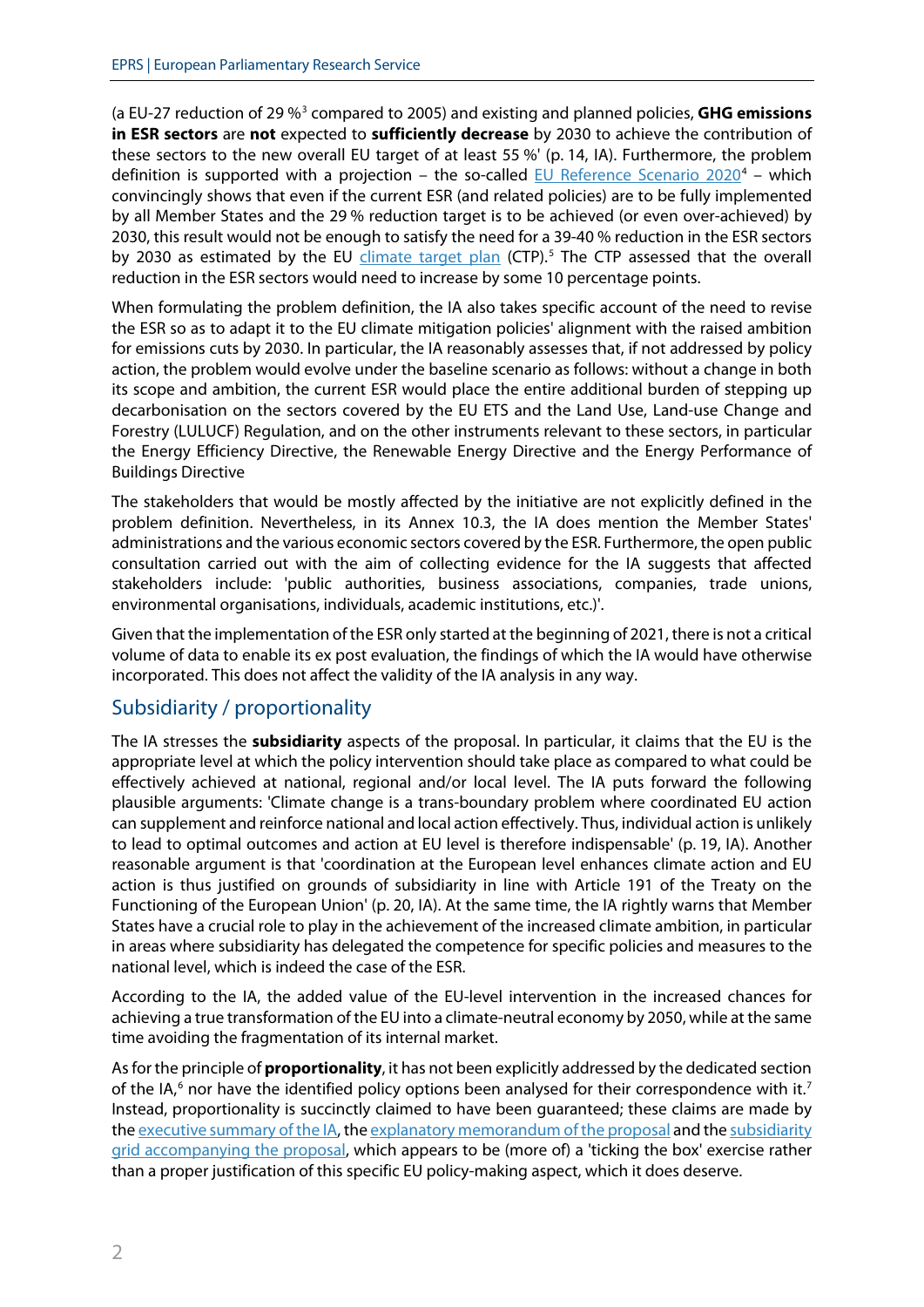Within the deadline of 8 November 2021, a reasoned opinion was submitted by the Irish parliament.

## Objectives of the initiative

The IA sets one general and three specific objectives. Contrary to the requirements of the applicable [Better Regulation Guidelines,](https://ec.europa.eu/info/sites/default/files/better-regulation-guidelines.pdf) it does not identify any operational objectives.

According to the IA, the **general objective** of the revision is 'to strengthen the ESR in a coherent manner with a view to achieving the new 2030 net GHG emission reduction target of 55 % (compared to 1990), in line with the 2030 CTP, which is a step in achieving climate neutrality – net zero GHG emissions – by 2050 in a gradual and balanced way' (p. 21, IA).

Against this backdrop, the IA identifiesthe following three **specific objectives**, aimed at supporting the achievement of the general objective:

- to define the scope of the regulation so that it remains coherent with other related proposals included in the 'fit for 55' package, as well as with the overall architecture, motivating a cost-efficient contribution by all sectors to meeting the overall objective;
- to ensure that any additional efforts are shared in a consistent, fair and equitable manner between the Member States;
- to promote cost-efficient solutions that would make it possible to further reduce emissions in the ESR sectors using target reductions and flexibilities.

The general and specific objectives are clearly defined. Furthermore, they derive from the particular problem that the legislative initiative aims to solve. The general objective involves net reductions of GHG emissions with specific targets and a deadline for their achievement. The general objective is thus measurable and time-bound, so it is already quite specific, rather than Treaty-based, as required by the applicable **[Better Regulation](https://ec.europa.eu/info/sites/default/files/file_import/better-regulation-toolbox-16_en_0.pdf) toolbox.**<sup>[8](#page-7-7)</sup> The objectives thus seem to be realistic. It is also worth noting that the IA takes account of the need (defined as specific objective 'two') to ensure that Member States' efforts are indeed shared based on a set of clearly defined principles (i.e. fairness and cost-efficiency), which would help them to collectively achieve the general objective.

## Range of options considered

The IA clearly describes the baseline scenario, which is common to several IAs accompanying the proposals under the 'fit for 55' package. It builds on the EU Reference Scenario 2020 (discussed above in the context of the problem definition), which suggests that, should the climate-related regulatory framework remain unchanged, even if it is fully implemented, it would not achieve the higher reduction ambition of the general objective. The IA therefore concludes that the baseline is not a relevant policy option for solving the problem.

Three policy options are discarded at an early stage: i) setting ESR ambition levels that go beyond cost-efficient projected contributions; ii) reducing the ESR scope to cover only non-CO<sub>2</sub> emissions other than those sourced from agriculture; and iii) removing domestic navigation emissions from the ESR scope. Discarding these options appears to be justified. Three options (and relevant suboptions) are defined and considered in detail by the IA (pp. 24-26, the preferred option of the IA is in grey):

**Option 1**: Extending emissions trading to some of the sectors currently covered by the ESR (parallel coverage ESR/emissions trading for transport and buildings), while keeping these sectors in the scope of the ESR

**Sub-option 1.1**: Parallel coverage ESR/new emissions trading for transport and buildings, strong increase in ESR ambition (40 % reduction compared to 2005 levels). Sub-option 1.1. has two target options:

**Target option 1.1.1** Baseline, where the distribution of targets is based on a pure update of the GDP/capita data methodology used under fairness target-setting;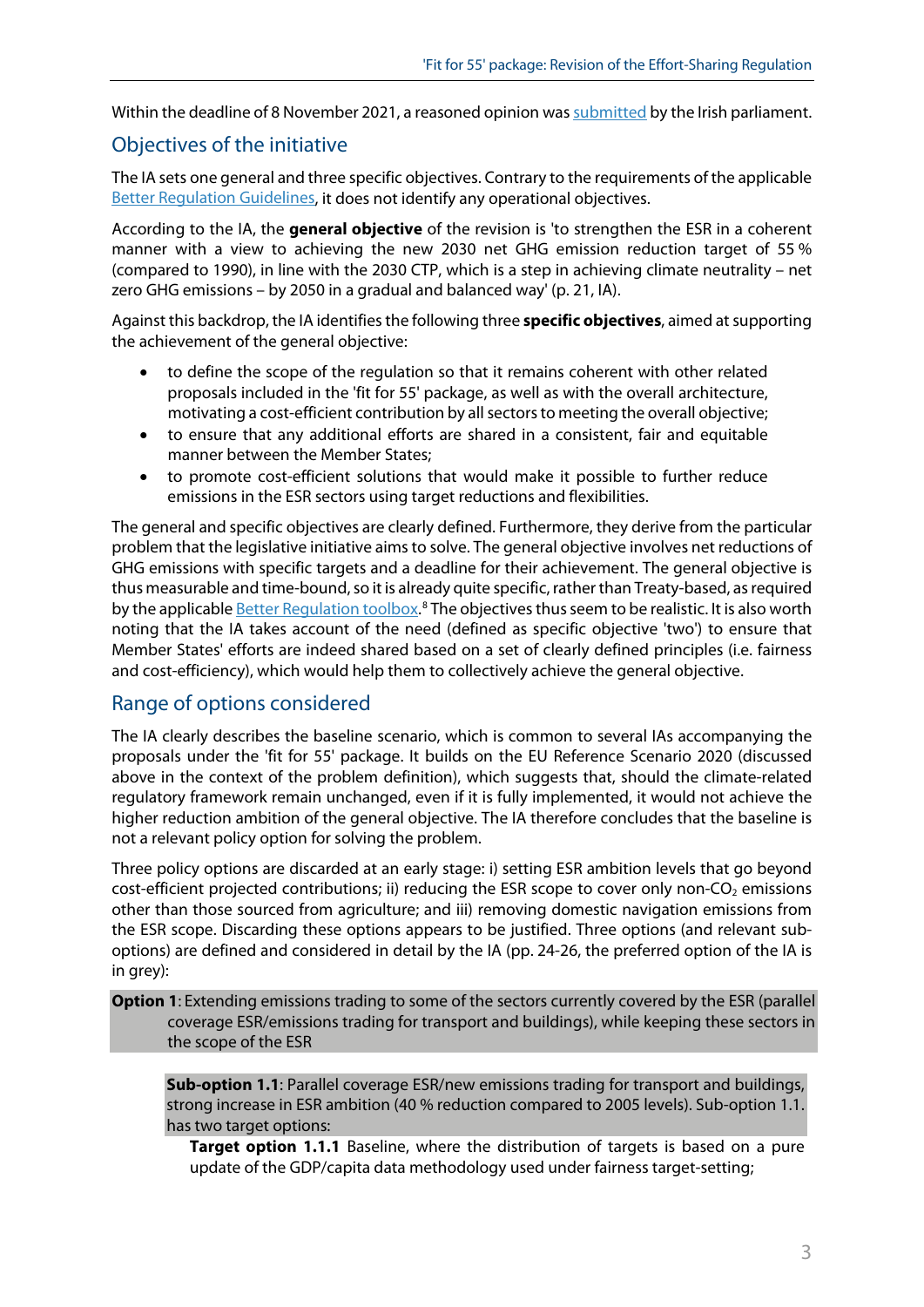**Target option 1.1.2** Based on the same GDP/capita data methodology but with additional adjustments to **reflect cost-efficiency** concerns

**Sub-option 1.2**: Parallel coverage ESR/new emissions trading for transport and buildings, limited increase in ESR ambition (35 % reduction compared to 2005 levels) and in flexibilities related to EU ETS and LULUCF

#### **Option 2**: **Maintaining in the ESR only the sectors not covered by emissions trading**

**Sub-option 2.1**: Taking out buildings and road transport from the scope of the ESR, targets increased to a cost-efficient ESR ambition level (i.e. 35 % reduction compared to 2005 levels)

**Sub-option 2.2**: Taking out buildings and road transport from the scope of the ESR, current ESR targets maintained (which in practice would mean 27 % reduction compared to 2005 levels as applied to the reduced scope)

#### **Option 3**: **Phasing out the ESR and replacing it by other policy instruments**

Under this option, the ESR will no longer exist. Instead, an extended emissions trading will cover all fossil fuel combustion emissions and a single climate policy instrument will cover agriculture and LULUCF. Additional sectorial regulation will cover the remaining emissions from current ESR sectors, namely, emissions from waste-water treatment installations and methane emissions from fossil fuel-based energy installations.

Alternatives are considered within both options 1 and 2, through sub-options that offer realistic courses of action. However, when defined, none of the three options was explicitly analysed either for its subsidiarity or its proportionality. Nevertheless, subsidiarity-related aspects of the options have been taken into account throughout the subsequent analysis of impacts and comparison of the options.

The above three options appear to be presented in a clear yet not always balanced way. This lack of consistency in terms of balance is exemplified in Section 5 of the IA, which identifies the options. There, sub-option 1.1. is explained in more detail than options 2 and 3, and than sub-option 1.2.; this approach somewhat downgrades options 1.2., 2 and 3. In particular, the emissions reduction capacities of the relevant (sub-)options, and in particular the reduction capacity of sub-option 1.1. (which implies a reduction of emissions in the ESR sectors by 39-40 % compared to 2005), creates the impression that the IA has a preferred sub-option from the outset, being the only one in line with the reduction envisaged by the CTP. Nevertheless, as explained further down, the IA identifies and analyses (in Sections 6 and 7) the impacts of the three options and justifies (in Section 8) the choice of a preferred option. In particular, the preference is for sub-option 1.1. as combined with target sub-option 1.1.2, i.e. parallel coverage ESR/new emissionstrading for transport and buildings, strong increase in ESR ambition (39-40 % reduction compared to 2005 levels) based on the same GDP/capita data methodology but with additional adjustments to reflect cost-efficiency concerns.

#### Assessment of impacts

The IA presents the impacts of the three options selected for further analysis in detail; this presentation combines quantitative and qualitative methods. The analysis identifies and quantifies relevant costs and benefits, which are instrumental for the identification of the impacts of the policy options.

For **options 1 and 2** (and their relevant sub-options), the analysis applies (nearly) the same set of criteria and thus gives equal weight to each of the two options, namely: efficiency and environmental impacts of the 2030 targets in the ESR sectors; national targets and distributional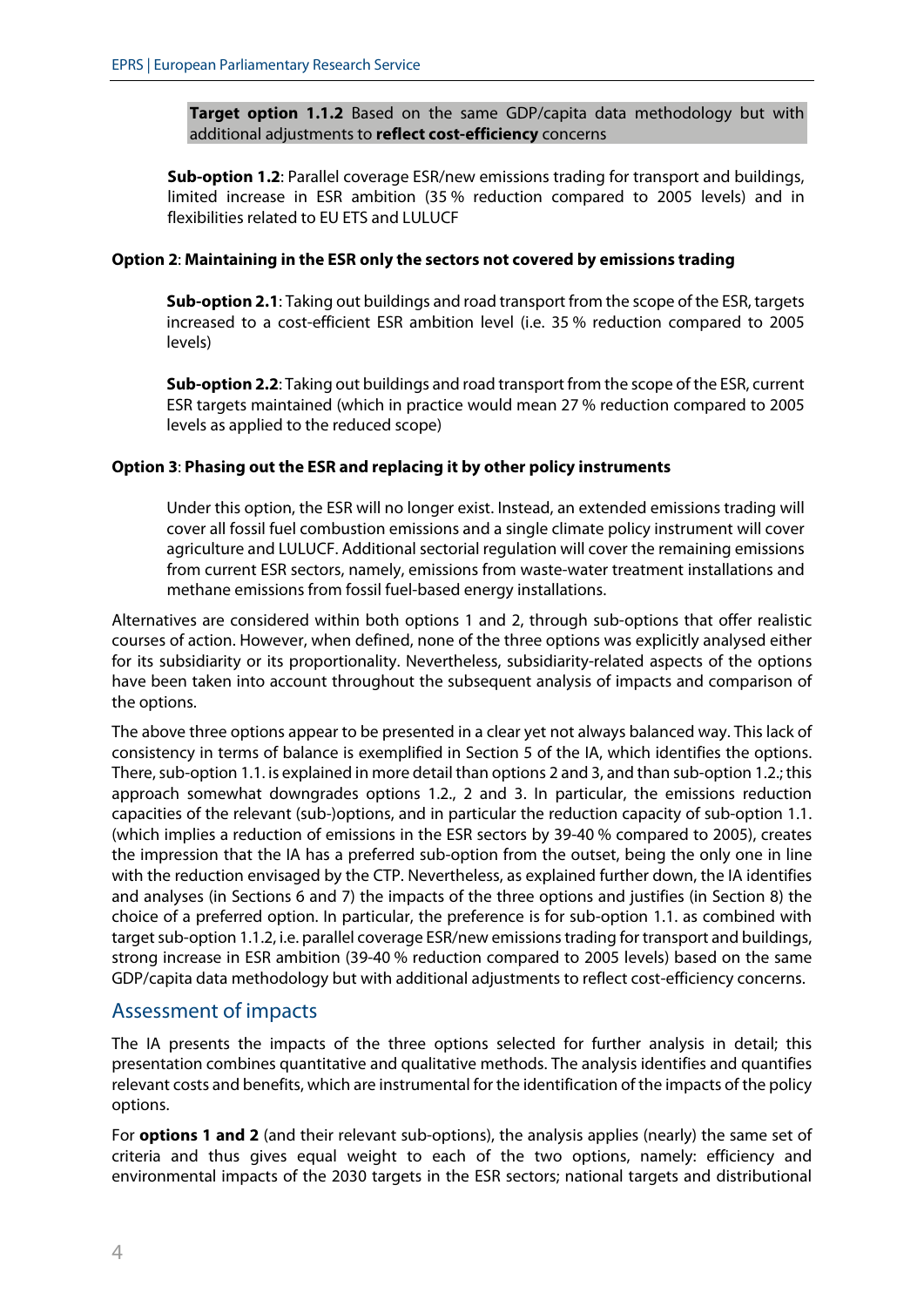impacts in the ESR sectors; starting point and trajectory in the ESR and environmental integrity; assessing the impact of the existing flexibilities built into the EU ETS and the LULUCF Regulation over the 2021-2030 period; (for option 1 only) the role of the other flexibilities in the ESR (transfers, banking, borrowing); and administrative impacts of the current compliance rules.

The consideration of the above criteria ensures that relevant **economic, environmental administrative and social impacts** are identified and assessed with a focus on the first three impacts.<sup>[9](#page-7-8)</sup> The above analytical structure also made it possible to identify and assess the relevant positive and negative, direct and indirect impacts of options 1 and 2 (and their sub-options). A strength of the IA is that it analyses the impacts from the standpoint of those affected by the initiative (the ESR sectors and Member States' administrations). The IA is sufficiently specific about the efforts the affected sectors need to make to ensure compliance. The IA also refers to the results of the stakeholder consultations carried out with the aim of collecting data in support of its analysis.

Because of the nature of **option 3** – phasing out the ESR and replacing it by other instruments – the majority of the criteria applied to options 1 and 2 are inapplicable to this option. It is, therefore, assessed by the IA only for its environmental and cost-efficiency impacts, and for its administrative impacts on the current compliance rules. The IA notes that the impacts of this particular option are primarily analysed by the IAs accompanying the proposals for revision of the [EU ETS Directive](https://eur-lex.europa.eu/legal-content/EN/TXT/?uri=CELEX:52021SC0601) and th[e LULUCF Regulation,](https://eur-lex.europa.eu/legal-content/EN/ALL/?uri=SWD:2021:609:FIN) especially as regards economic and distributional impacts.

The IA compares the options (and their sub-options) in terms of their potential to achieve the specific objectives, in particular, regarding their scope, environmental integrity, distribution of efforts (fairness and cost-efficiency) and flexibility offered.

The choice of option 1.1.2. as the preferred one appears to be justified based on the analysis of the impacts and the comparative assessment of the options. In particular, the methodology used for the calculation of targets, based on the principles of fairness, cost-efficiency and environmental integrity, is well illustrated in Table 5 of the IA (pp. 40-41, IA).

In terms of **environmental impacts,** the preferred option ensures the ESR's share in achieving the EU's common climate objectives. **Economic** impacts involve, among others, increased energy system costs (by 0.3 % to 0.6 % of GDP) in the next decade, as compared to the EU reference scenario. **Social** impacts include distribution of the reduction efforts based on fairness and solidarity among Member States; the IA however does not provide further substantiation.

#### Simplification and other regulatory implications

The revision of the ESR is not a REFIT initiative; therefore, simplification and administrative burden reduction is not an explicit priority of the IA. Moreover, the IA explicitly considers that Member States' reporting obligations under the ESR 'would follow the same well established rules and procedures as in the current commitment period 2021-2030 [...], which implies that the associated administrative burden and costs for monitoring compliance are already reduced both for Member States and the European Commission and fit for purpose'. (IA, p. 107).

The IA takes account of the fact that a large number of EU policy initiatives and legislative acts – all relevant to the three policy options, since they form part of the European Green Deal and related EU policies (e.g. the common agricultural policy) – are related to the proposed revision of the ESR. However, instead of analysing the links between the revision of the ESR and each of the initiatives/legislative acts for coherence, in most cases the IA only lists the main objectives of the identified initiatives/pieces of legislation. This approach creates the impression that there are a lot of definite synergies as regards climate mitigation, but this also leaves any potential incoherence unidentified.

#### Monitoring and evaluation

The IA justifies in detail why the system of monitoring, reporting and evaluation established by the ESR currently in force (and the related [Regulation](https://eur-lex.europa.eu/legal-content/EN/TXT/?uri=uriserv%3AOJ.L_.2018.328.01.0001.01.ENG) on the governance of the energy union and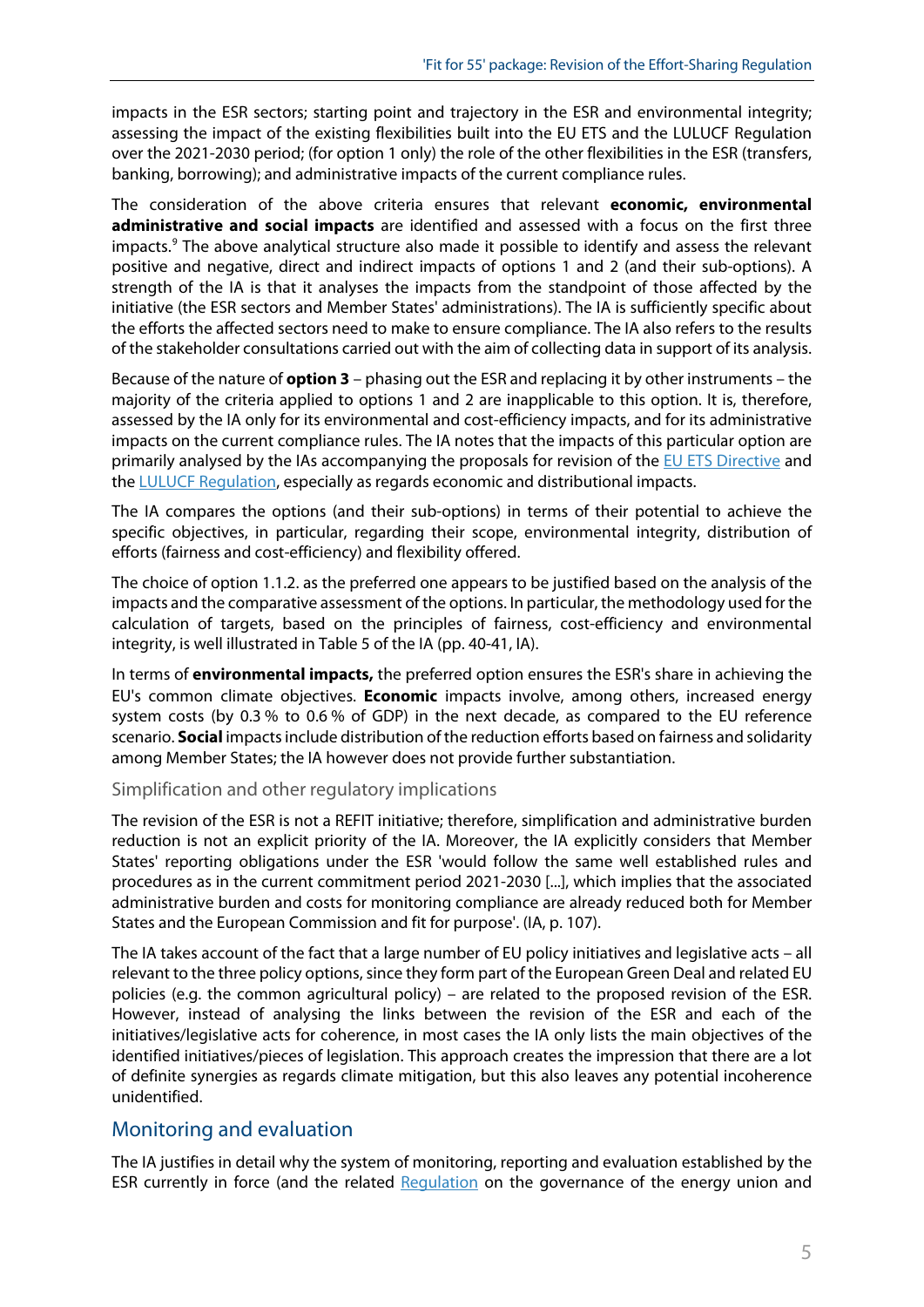climate action<sup>[10](#page-7-9)</sup>) should be 'largely' kept, provided the ESR would be indeed revised in accordance with the Commission's preferred option. The ESR is already strictly based on a system of quantified targets, which could indeed serve as a sufficient reference point for its monitoring, reporting and evaluation.

## Stakeholder consultation

As mentioned, the IA contains a dedicated annex (Annex 10.3), which, among others, identities the main affected stakeholders – both directly (primarily Member States' administrations as regards reporting under the ESR) and indirectly (the sectors responsible for effectively achieving the ESR targets as a result of the implementation of measures taken at EU and national level). Stakeholders were given the opportunity to share views within the frame of a [feedback exercise](https://ec.europa.eu/info/law/better-regulation/have-your-say/initiatives/12656-National-emissions-reduction-targets-Effort-Sharing-Regulation-review-based-on-2030-climate-target-plan_en) collecting their views on the Inception Impact Assessment (IIA) of the initiative (dated 29 October 2020), which was carried out between 29 October and 20 November 2020. In line with the Better Regulation guidelines, a[n open public consultation](https://ec.europa.eu/info/law/better-regulation/have-your-say/initiatives/12656-National-emissions-reduction-targets-Effort-Sharing-Regulation-review-based-on-2030-climate-target-plan_en) (OPC) was held from 13 November 2020 to 5 February 2021. It appears from the IA (namely, the summaries of stakeholder feedback included in Annex 10.2) and from th[e summary report of the OPC,](https://ec.europa.eu/info/law/better-regulation/have-your-say/initiatives/12656-Updating-Member-State-emissions-reduction-targets-Effort-Sharing-Regulation-in-line-with-the-2030-climate-target-plan/public-consultation_en) that both consultations allowed the respondents to comment on the problems provoking the policy initiative and the various options for tackling it.<sup>[11](#page-7-10)</sup> Stakeholder views are extensively used across the whole IA, including on the definition of options and the assessment of their impacts. No option(s) enjoying broad stakeholder support was/were ruled out by the IA. The IA's Annex 10.2 and the OPC summary report transparently present the expressed opinions by attributing them to the relevant respondent category (e.g. public authorities, business associations, companies, trade unions, environmental organisations, individuals, and academic institutions).

## Supporting data and analytical methods used

The IAs accompanying several of the legislative proposals included in the 'fit for 55' package,<sup>[12](#page-7-11)</sup> including the IA analysed here, rely on a common analytical framework, aimed at 'ensuring consistency of the analysis across all initiatives' (p. 120, IA). This framework is embedded in several modelling tools with a proven track record in supporting EU policy-making. These modelling tools are used for producing a common baseline [\(the EU Reference Scenario 2020\)](https://ec.europa.eu/energy/data-analysis/energy-modelling/eu-reference-scenario-2020_en) and a set of core scenarios (REG, MIX, and MIX-CP – all of which are set to achieve the 55 % net GHG reduction EU target by 2030), complemented by specific variants developed for the individual 'fit for 55' initiatives. The modelling tools, including those used for the preparation of the present IA – PRIMES, PRIMES-TREMOVE, PRIMES-maritime, GLOBIOM-G4M, GAINS, and CAPRI – are publicly available in the Modelling Inventory and Knowledge Management System [\(MIDAS\)](https://web.jrc.ec.europa.eu/policy-model-inventory/) of the European Commission. The modelling work is based on socio-economic and technology assumptions regarding the evolution of the European population, GDP growth, international energy prices, and the development of technologies, in terms of performance and costs. [13](#page-7-12) The modelling tools are fuelled with recent data whose sources are referenced. The uncertainties of the analysis are duly recognised. Work done by external contractors is publicly available, and so are the technology assumptions supporting the IA analysis.<sup>[14](#page-7-13)</sup>

The IA uses the MIX scenario and the variant 'MIX-NECP-plus' as its 'central' scenario. MIX assumes an extended ETS in buildings and road transport, combined with additional, medium to high ambition, energy efficiency and renewable energy policies. In this scenario, the ETS for new sectors is assumed as separate from the existing EU ETS, but its parameters are supposed to be set at a level of ambition that would lead to carbon prices similar to those projected for the existing EU ETS.

## Follow-up to the opinion of the Commission Regulatory Scrutiny Board

The RSB issued a[n opinion](https://www.parlament.gv.at/PAKT/EU/XXVII/EU/06/90/EU_69022/imfname_11082652.pdf) on 19 April 2021, noting significant shortcomings of the draft IA. The RSB thus gave a 'positive opinion with reservations', which means the relevant Commission services could only proceed further with the initiative, provided they first bring the recommended improvements to the IA.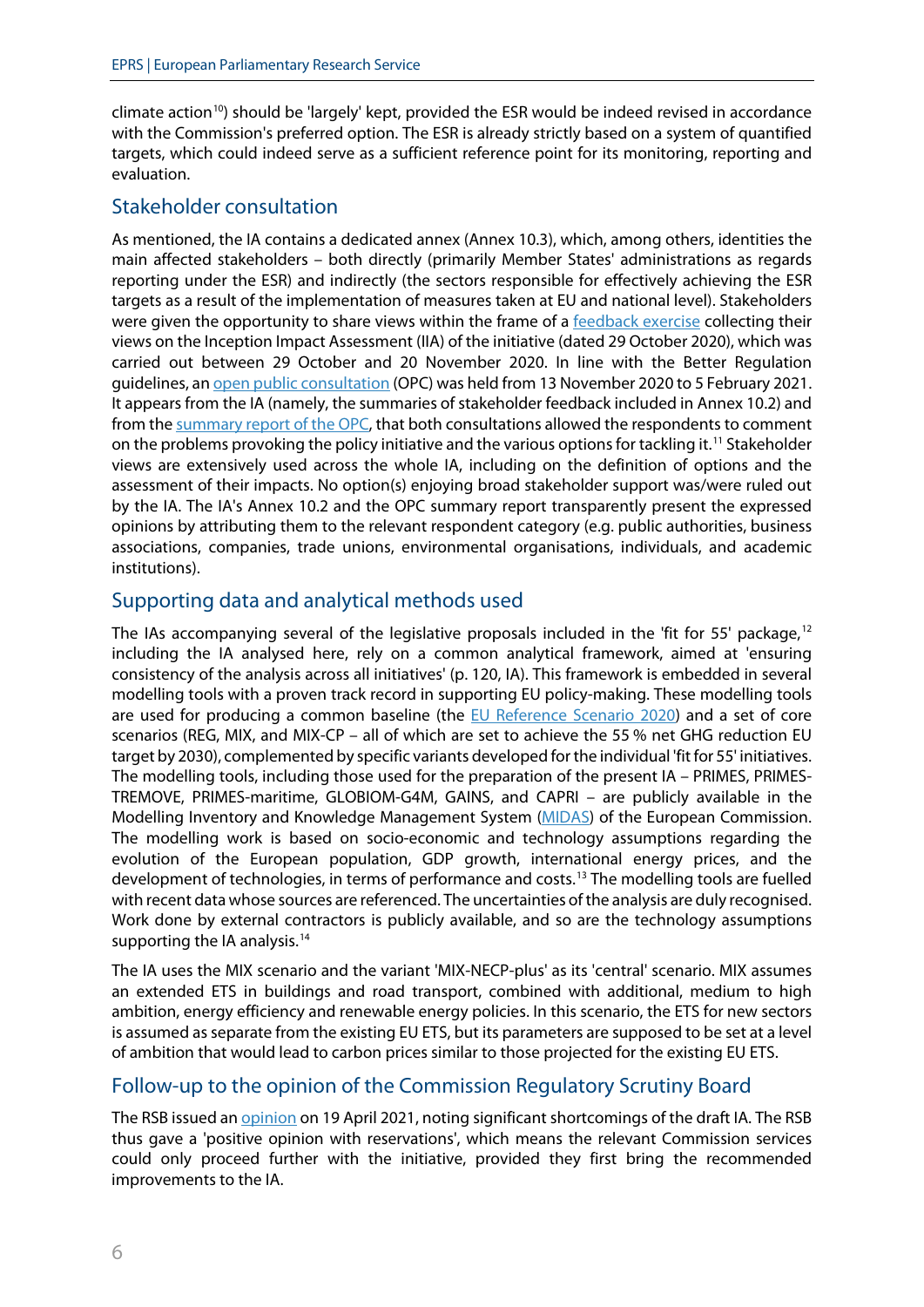The RSB pointed out three elements of particular concern that needed improving. The first was the definition of the problem, namely, the IA did not sufficiently identify the shortcomings of the current ESR. Coherence with other linked initiatives (including with the EU ETS and the LULUCF Regulation) is the second point of concern, which, according to the RSB, was not convincingly addressed by the draft IA; in particular, it 'does not sufficiently demonstrate that it is proportionate to keep the ESR for sectors that will be covered by the revised ETS' (RSB opinion, p. 2). Thirdly, the draft IA did not identify who will be affected and how and did not present the main costs and benefits of the preferred options; the RSB noted further that the draft IA did not include the views of the relevant stakeholders. Additional recommendations have also been addressed by the RSB.

Annex 10.1.3. to the IA explains which RSB comments were addressed and how. It appears that the Commission services mainly addressed the above three points of particular concern for the RSB.

## Coherence between the Commission's legislative proposal and IA

The proposal for revision of the ESR follows the preferred option of the IA. As already highlighted, the proposal deals with the proportionality aspects of the initiative by claiming that proportionality is ensured, while the IA should have analysed (and substantiated) this in more depth.

The IA analyses the nature and scale of the problem that has triggered the revision of the Effortsharing Regulation. While the IA addresses the subsidiarity aspects of the revision sufficiently, it does not address those related to proportionality. The IA sets one general and three specific objectives, clearly deriving from the problem. It identifies and analyses three policy options in detail. It compares the options (and their sub-options) in terms of their potential to achieve the specific objectives, in particular, regarding their scope, environmental integrity, distribution of efforts (in terms of fairness and cost-efficiency) and flexibility offered. The options are analysed mostly for their environmental, economic and administrative impacts. Stakeholder views are abundantly used and transparently referenced throughout the analysis of impacts. The IA rests on a solid knowledge base combining the use of qualitative and quantitative methods.